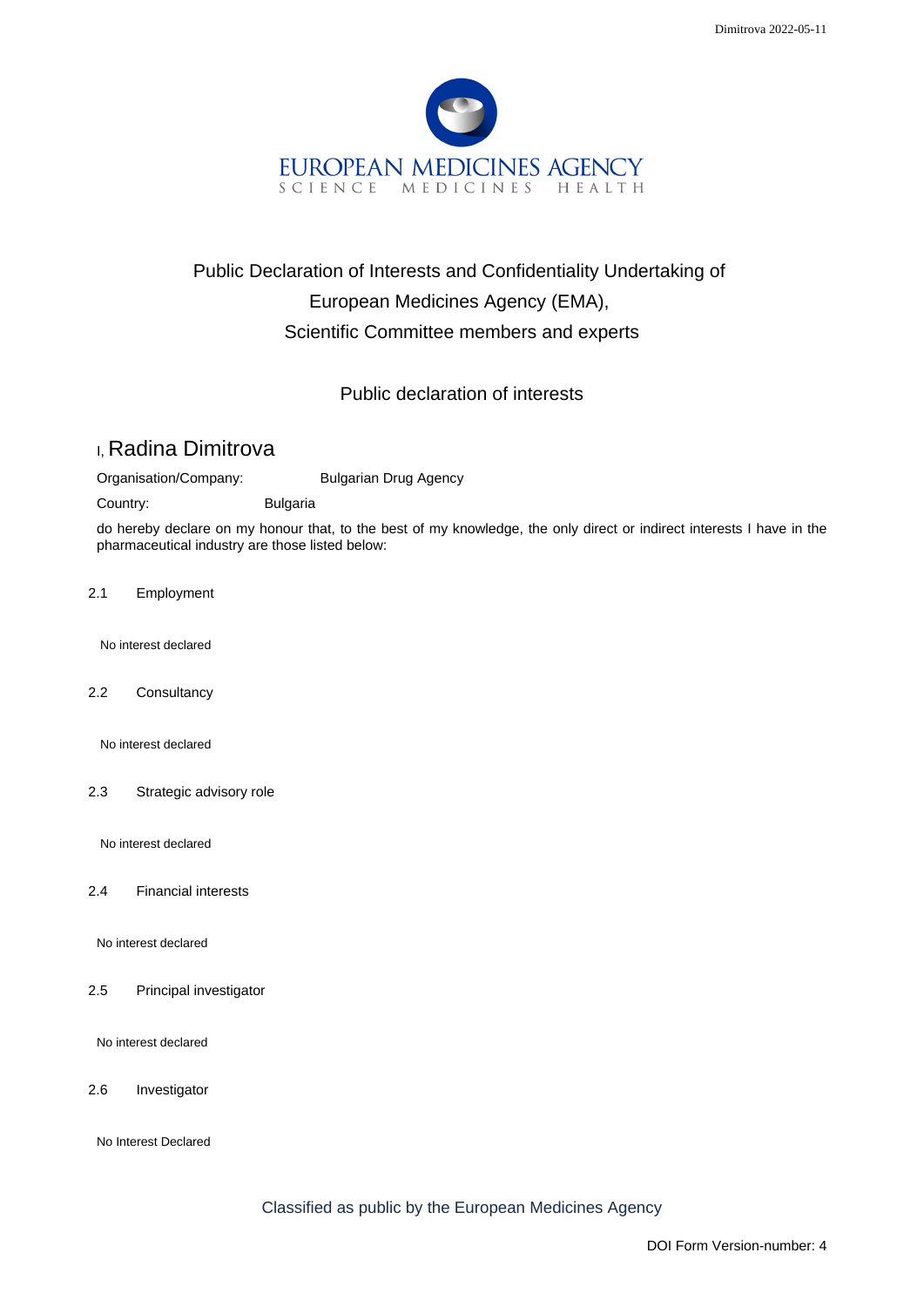2.7 Grant / Funding to organisation /institution

No interest declared

2.8 Close family member interest

No interest declared

2.9 Repurposing of a medicinal product

No interest declared

2.10 Any other interests or facts

none

2.11 Committee for Advanced Therapies (CAT) member or alternate

Not a CAT member or alternate

## CONFIDENTIALITY UNDERTAKING

In view of the following definitions:

"EMA Activities" encompass any meeting (including meeting preparation and follow-up, associated discussion or any other related activity) of the European Medicines Agency's Management Board, Committees, Working Parties, Expert Groups, or any other such meeting; work as an expert on assessments; work as an expert on guidance development.

"Confidential Information" means all information, facts, data and any other matters of which I acquire knowledge, either directly or indirectly, as a result of my EMA Activities.

"Confidential Documents" mean all drafts, preparatory information, documents and any other material, together with any information contained therein, to which I have access, either directly or indirectly, as a result of my participation in EMA Activities. Furthermore, any records or notes made by me relating to Confidential Information or Confidential Documents shall be treated as Confidential Documents.

I understand that I may be invited to participate either directly or indirectly in certain EMA activities and hereby undertake:

- To treat all Confidential Information and Confidential Documents under conditions of strict confidentiality as long as the information or document has not been made public/is not in the public domain.
- Not to disclose (or authorise any other person to disclose) in any way to any third party any Confidential Information or Confidential Document.
- Not to use (or authorise any other person to use) any Confidential Information or Confidential Document other than for the purposes of my work in connection with EMA activities.
- To dispose of Confidential Documents as confidential material as soon as I have no further use for them.
- When expressing views to clearly indicate that the views are my own if acting in my own capacity or those of the EMA, Committee, Working Party, Expert Group or other group if acting on behalf that group.
- Not to disclose any commercially confidential information.

This undertaking shall not be limited in time, but shall not apply to any document or information that I can reasonably

Classified as public by the European Medicines Agency